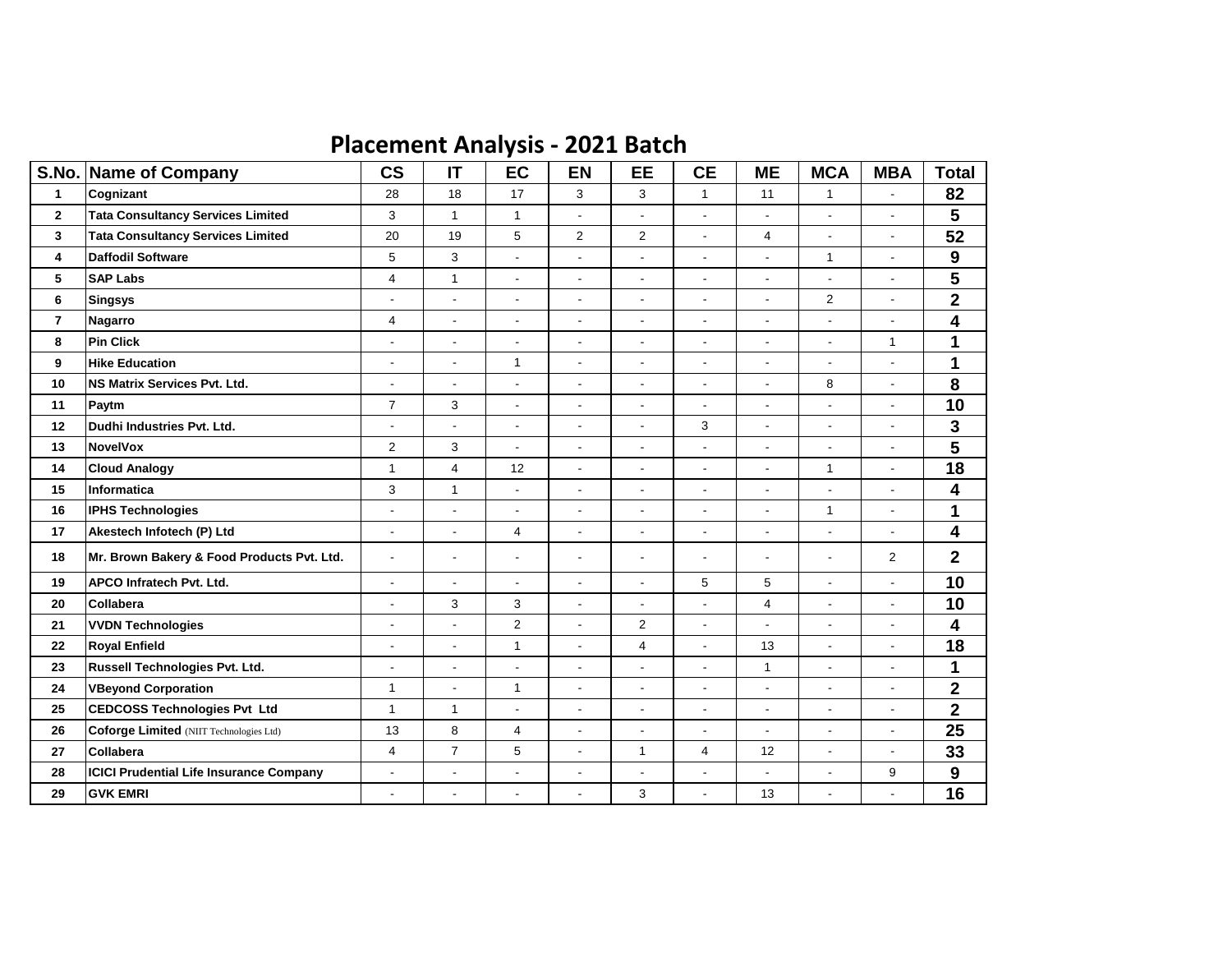| 30 | Gainsight Software Pvt. Ltd.                              | $\mathbf{1}$             | $\mathbf{1}$             | ÷,                       | ÷,                       | $\blacksquare$           | ÷,                       | ÷,                       | ÷,                       | $\Box$                   | $\mathbf 2$             |
|----|-----------------------------------------------------------|--------------------------|--------------------------|--------------------------|--------------------------|--------------------------|--------------------------|--------------------------|--------------------------|--------------------------|-------------------------|
| 31 | Certybox                                                  | $\overline{a}$           | $\overline{a}$           | $\mathbf{1}$             | $\Box$                   | $\mathbf{1}$             | ÷,                       | $\overline{2}$           | ÷,                       | $\overline{a}$           | $\overline{\mathbf{4}}$ |
| 32 | Svayam Infoware Pvt. Ltd.                                 | $\overline{2}$           | 5                        | $\blacksquare$           | $\overline{a}$           | $\overline{a}$           | $\overline{a}$           |                          | $\mathbf{1}$             | $\mathbf{r}$             | 8                       |
| 33 | <b>SRDT</b>                                               | $\mathbf{1}$             | $\overline{a}$           | ٠                        | $\overline{\phantom{a}}$ | $\blacksquare$           | $\overline{\phantom{a}}$ |                          | $\blacksquare$           | ÷,                       | $\mathbf{1}$            |
| 34 | <b>Hexaware</b>                                           | $\blacksquare$           | ÷,                       | $\blacksquare$           | ÷,                       | $\blacksquare$           | $\blacksquare$           | $\sim$                   | ÷,                       | $\mathbf{r}$             | $\pmb{0}$               |
| 35 | <b>IDFC First Bank</b>                                    | $\overline{\phantom{a}}$ | $\overline{a}$           | $\overline{\phantom{a}}$ | $\blacksquare$           | $\blacksquare$           | $\overline{\phantom{a}}$ | $\overline{\phantom{a}}$ | $\overline{\phantom{a}}$ | $\overline{2}$           | $\overline{2}$          |
| 36 | <b>Kotak Life Insurance</b>                               | $\overline{\phantom{a}}$ | $\overline{a}$           | $\overline{a}$           | $\overline{a}$           | ÷.                       | $\overline{a}$           | $\overline{a}$           | $\overline{a}$           | 3                        | 3                       |
| 37 | Triveni Almirah Pvt. Ltd.                                 | $\overline{\phantom{a}}$ | $\blacksquare$           | $\overline{\phantom{a}}$ | $\blacksquare$           | $\blacksquare$           | $\overline{\phantom{a}}$ | $\blacksquare$           | $\overline{\phantom{a}}$ | $\overline{2}$           | $\mathbf 2$             |
| 38 | <b>Morris Garages</b>                                     | $\blacksquare$           | $\blacksquare$           | $\blacksquare$           | $\blacksquare$           | $\blacksquare$           | $\blacksquare$           | $\mathbf{1}$             | ÷,                       | $\blacksquare$           | 1                       |
| 39 | <b>HCL Technologies</b>                                   | $\overline{c}$           | 6                        | $\overline{7}$           | $\blacksquare$           | $\overline{7}$           | $\overline{\phantom{a}}$ | $\overline{2}$           | $\overline{\phantom{a}}$ | $\blacksquare$           | 24                      |
| 40 | Anglo Eastern                                             | $\blacksquare$           | ÷,                       | $\blacksquare$           | ÷,                       | $\blacksquare$           | $\overline{a}$           | $\overline{4}$           | ÷,                       | $\overline{a}$           | $\overline{\mathbf{4}}$ |
| 41 | <b>Mobiloitte</b>                                         | $\mathbf{1}$             | $\overline{\phantom{a}}$ | $\overline{\phantom{a}}$ | $\overline{\phantom{a}}$ | $\blacksquare$           | $\blacksquare$           | $\blacksquare$           | $\overline{\phantom{a}}$ | $\overline{\phantom{a}}$ | 1                       |
| 42 | SmartBrains Engineers & Technologies Pvt.<br>Ltd.         | $\blacksquare$           | $\mathbf{1}$             | $\blacksquare$           | $\blacksquare$           | $\blacksquare$           | $\blacksquare$           | $\blacksquare$           | $\blacksquare$           | $\blacksquare$           | 1                       |
| 43 | <b>MSwipe Technologies</b>                                | $\blacksquare$           | $\blacksquare$           | $\overline{\phantom{a}}$ | $\overline{\phantom{a}}$ | $\blacksquare$           | $\blacksquare$           | $\blacksquare$           | $\blacksquare$           | 4                        | 4                       |
| 44 | <b>ThoughtWorks</b>                                       | $\mathbf{1}$             | $\overline{\phantom{a}}$ | $\blacksquare$           | $\blacksquare$           | $\blacksquare$           | $\blacksquare$           |                          | ÷,                       | $\overline{a}$           | 1                       |
| 45 | <b>SHUBHMOBI TECH</b>                                     | $\mathbf{1}$             | $\frac{1}{2}$            | $\overline{\phantom{a}}$ | $\blacksquare$           | $\overline{\phantom{a}}$ | $\blacksquare$           | $\overline{\phantom{a}}$ | $\blacksquare$           | $\blacksquare$           | 1                       |
| 46 | <b>Mountblue Technologies</b>                             | $\mathbf{1}$             | $\Box$                   | $\blacksquare$           | $\Box$                   | $\overline{a}$           | ÷,                       | $\sim$                   | ÷,                       | $\overline{a}$           | 1                       |
| 47 | Chegg India Pvt. Ltd.                                     | $\mathbf{1}$             | $\overline{a}$           | $\blacksquare$           | $\blacksquare$           | $\blacksquare$           | $\blacksquare$           | $\overline{a}$           | $\overline{a}$           | $\Box$                   | 1                       |
| 48 | <b>Managineers Educational Services India (P)</b><br>Ltd. | $\mathbf{1}$             | ÷,                       | $\blacksquare$           | ÷,                       | $\tilde{\phantom{a}}$    | $\overline{a}$           | $\blacksquare$           | ÷,                       | $\blacksquare$           | 1                       |
| 49 | <b>Wipro Hr Services</b>                                  | $\blacksquare$           | $\blacksquare$           | $\mathbf{1}$             | $\blacksquare$           | $\blacksquare$           | $\blacksquare$           | $\overline{\phantom{a}}$ | $\overline{\phantom{a}}$ | $\blacksquare$           | 1                       |
| 50 | <b>NJSV IT SOLUTIONS PVT LTD (PINGG)</b>                  | $\Box$                   | $\Box$                   | $\blacksquare$           | $\Box$                   | $\blacksquare$           | $\blacksquare$           | $\blacksquare$           | $\overline{\phantom{a}}$ | $\Box$                   | $\mathbf 0$             |
| 51 | <b>Pulsus Health Tech LLP</b>                             | $\Box$                   | $\mathbf{r}$             | ÷.                       | $\omega$                 | $\blacksquare$           | $\blacksquare$           | $\blacksquare$           | $\Box$                   | 3                        | 3                       |
| 52 | <b>ThoughtWorks</b>                                       | $\mathbf{1}$             | $\overline{a}$           | $\overline{\phantom{a}}$ | $\overline{a}$           | $\blacksquare$           | $\overline{a}$           |                          | ÷,                       | $\overline{a}$           | $\overline{\mathbf{1}}$ |
| 53 | <b>CEDCOSS Technologies Pvt Ltd</b>                       | $\overline{\mathbf{c}}$  | $\blacksquare$           | $\overline{\phantom{a}}$ | $\blacksquare$           | $\blacksquare$           | $\blacksquare$           | $\blacksquare$           | $\blacksquare$           | $\blacksquare$           | $\mathbf 2$             |
| 54 | Magic EdTech                                              | $\overline{a}$           | $\blacksquare$           | $\mathbf{1}$             | $\blacksquare$           | $\blacksquare$           | ÷,                       | $\blacksquare$           | $\overline{\phantom{a}}$ | $\Box$                   | $\mathbf{1}$            |
| 55 | Zenus Group                                               | $\blacksquare$           | $\overline{a}$           | $\blacksquare$           | $\blacksquare$           | $\mathbf{1}$             | $\mathbf{1}$             | 3                        | $\overline{\phantom{a}}$ | $\Box$                   | 5                       |
| 56 | <b>Care Health Insurance</b>                              | $\overline{\phantom{a}}$ | $\blacksquare$           | $\overline{\phantom{a}}$ | $\blacksquare$           | $\overline{\phantom{a}}$ | $\overline{\phantom{a}}$ |                          | $\blacksquare$           | 5                        | $\overline{\mathbf{5}}$ |
| 57 | <b>Wipro Hr Services</b>                                  | 2                        | $\mathbf{1}$             | $\overline{\phantom{a}}$ | $\blacksquare$           | $\blacksquare$           | $\blacksquare$           | $\blacksquare$           | $\blacksquare$           | $\blacksquare$           | 3                       |
| 58 | <b>Mobcoder</b>                                           | $\mathbf{1}$             | $\mathbf{1}$             | $\blacksquare$           | $\blacksquare$           | $\blacksquare$           | $\blacksquare$           | $\blacksquare$           | $\overline{\phantom{a}}$ | $\blacksquare$           | $\mathbf 2$             |
| 59 | <b>BANTUS WOODCRAFT</b>                                   | $\blacksquare$           | ÷,                       | $\blacksquare$           | $\overline{a}$           | $\blacksquare$           | $\blacksquare$           | $\mathbf{1}$             | ÷,                       | $\overline{a}$           | $\mathbf{1}$            |
| 60 | <b>Cedcoss Technologies Private Limited</b>               | $\mathbf{1}$             | $\overline{\phantom{a}}$ |                          | $\overline{\phantom{a}}$ | $\overline{\phantom{a}}$ | $\overline{\phantom{m}}$ |                          | $\overline{\phantom{m}}$ | $\overline{\phantom{a}}$ | 1                       |
| 61 | <b>Nagarro</b>                                            | $\overline{c}$           | $\overline{a}$           | $\overline{\phantom{a}}$ | $\overline{\phantom{a}}$ | $\blacksquare$           | $\overline{\phantom{a}}$ |                          | ÷,                       | ÷,                       | $\overline{\mathbf{2}}$ |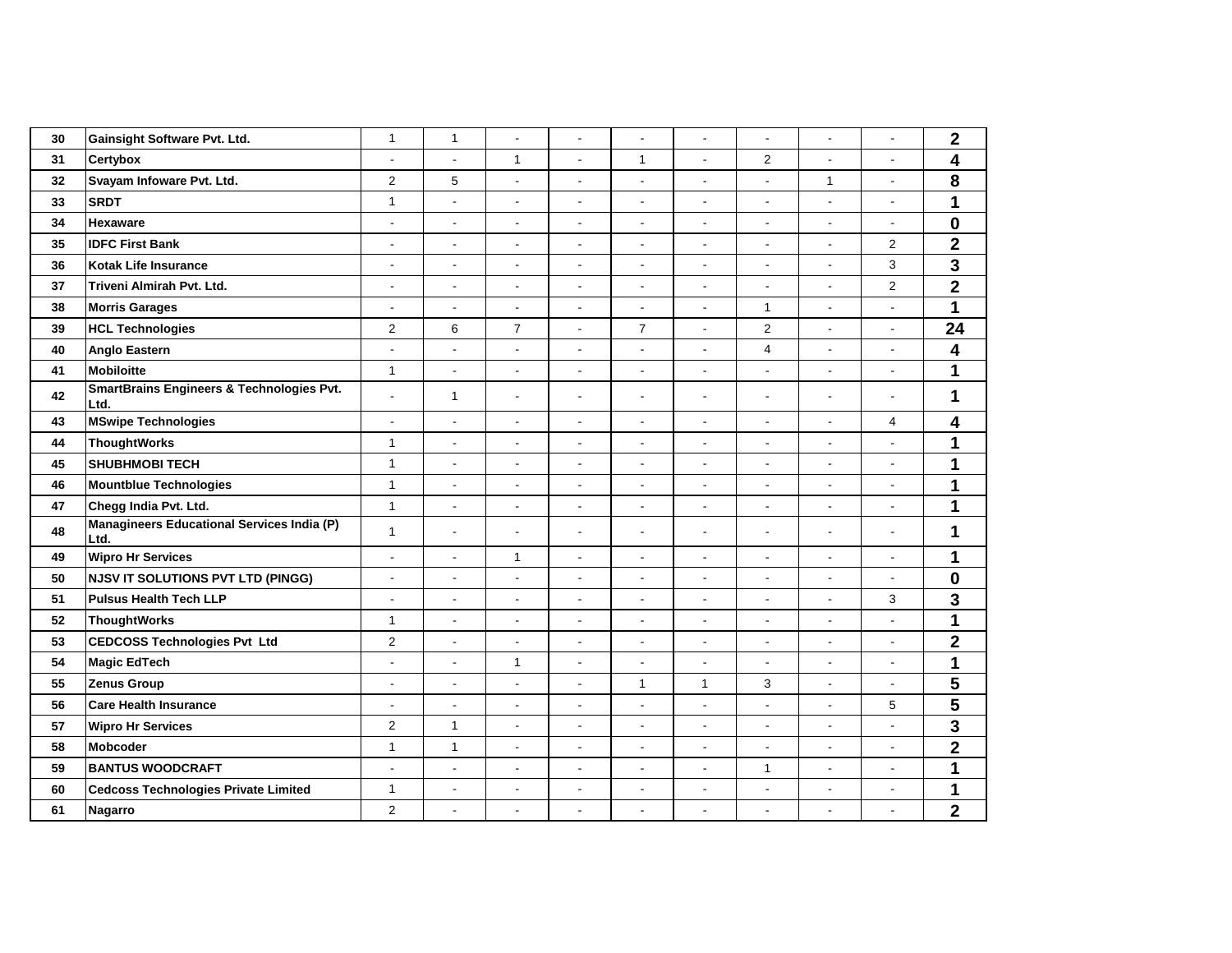| 62 | Devi Computronics Private Limited                  | $\mathbf{1}$             | $\overline{a}$           | $\blacksquare$           | $\blacksquare$           | $\blacksquare$           | ÷,             | $\blacksquare$           | $\overline{a}$           | $\tilde{\phantom{a}}$    | 1                       |
|----|----------------------------------------------------|--------------------------|--------------------------|--------------------------|--------------------------|--------------------------|----------------|--------------------------|--------------------------|--------------------------|-------------------------|
| 63 | <b>Awasthi Electric &amp; Construction Company</b> | $\blacksquare$           | $\overline{a}$           | $\blacksquare$           | ÷.                       | $\overline{\phantom{a}}$ | $\overline{a}$ | $\mathbf{1}$             | $\overline{a}$           | $\blacksquare$           | 1                       |
| 64 | <b>Saraswati Dental College</b>                    | $\mathbf{1}$             | $\blacksquare$           | $\overline{\phantom{a}}$ | $\overline{\phantom{0}}$ | $\overline{\phantom{a}}$ | ٠              | $\blacksquare$           | $\overline{\phantom{a}}$ |                          | 1                       |
| 65 | <b>Collabera</b>                                   | $\mathbf{1}$             | ÷,                       | $\blacksquare$           | $\blacksquare$           | $\overline{\phantom{a}}$ | $\blacksquare$ | $\blacksquare$           | $\blacksquare$           | $\blacksquare$           | 1                       |
| 66 | <b>BSD Projects (Dreamz Group)</b>                 | $\blacksquare$           | $\overline{a}$           | $\blacksquare$           | $\blacksquare$           | $\blacksquare$           | $\blacksquare$ | $\blacksquare$           | $\blacksquare$           | 11                       | 11                      |
| 67 | Polycab India Ltd                                  | $\overline{a}$           | $\blacksquare$           | $\overline{\phantom{a}}$ | $\mathbf{1}$             | 3                        | ÷,             | $\blacksquare$           | $\overline{a}$           | $\overline{a}$           | 4                       |
| 68 | <b>Wipro Hr Services</b>                           | $\overline{2}$           | $\overline{a}$           | $\blacksquare$           | $\blacksquare$           | $\blacksquare$           | $\blacksquare$ | $\blacksquare$           | $\blacksquare$           | $\blacksquare$           | $\overline{\mathbf{2}}$ |
| 69 | Metacube Software Pvt. Ltd.                        | $\overline{2}$           | $\blacksquare$           | $\blacksquare$           | $\blacksquare$           | $\blacksquare$           | $\blacksquare$ | $\blacksquare$           | $\overline{a}$           | $\blacksquare$           | $\overline{2}$          |
| 70 | <b>HSBC Technology India</b>                       | 4                        | $\overline{a}$           | $\blacksquare$           | L.                       | $\blacksquare$           | $\overline{a}$ | $\blacksquare$           | $\overline{a}$           |                          | 4                       |
| 71 | <b>PlanetSpark</b>                                 | $\mathbf{1}$             | ÷,                       | $\mathbf{1}$             | $\blacksquare$           | $\overline{\phantom{a}}$ | $\blacksquare$ | $\blacksquare$           | $\overline{\phantom{a}}$ | $\blacksquare$           | $\overline{\mathbf{2}}$ |
| 72 | <b>Star Health Insurance</b>                       | $\blacksquare$           | $\blacksquare$           | $\blacksquare$           | $\blacksquare$           | $\blacksquare$           | $\blacksquare$ | $\blacksquare$           | $\overline{\phantom{a}}$ | 3                        | 3                       |
| 73 | <b>PWC</b>                                         | $\blacksquare$           | $\overline{a}$           | $\mathbf{1}$             | Ĭ.                       | $\overline{\phantom{a}}$ | $\blacksquare$ | $\blacksquare$           | $\overline{a}$           |                          | $\mathbf 1$             |
| 74 | IndiaMart InterMesh Ltd.                           | $\blacksquare$           | $\overline{a}$           | $\blacksquare$           | $\blacksquare$           | $\blacksquare$           | $\blacksquare$ | $\blacksquare$           | $\blacksquare$           | 9                        | $\boldsymbol{9}$        |
| 75 | <b>Infosys</b>                                     | $\mathbf{1}$             | $\blacksquare$           | $\blacksquare$           | $\blacksquare$           | $\blacksquare$           | $\blacksquare$ | $\blacksquare$           | $\blacksquare$           | $\blacksquare$           | 1                       |
| 76 | North Shore Technologies (P) Ltd.                  | $\overline{c}$           | ÷,                       | $\blacksquare$           | $\overline{a}$           | $\blacksquare$           | $\overline{a}$ | $\overline{a}$           | $\overline{a}$           |                          | $\overline{\mathbf{2}}$ |
| 77 | <b>Wipro Limited</b>                               | 15                       | 9                        | 6                        | $\blacksquare$           | $\overline{2}$           | $\blacksquare$ | $\overline{\phantom{a}}$ | $\blacksquare$           | $\overline{\phantom{a}}$ | 32                      |
| 78 | <b>HCL Technologies</b>                            | $\blacksquare$           | $\frac{1}{2}$            | $\overline{\phantom{a}}$ | $\blacksquare$           | $\blacksquare$           | $\blacksquare$ | $\blacksquare$           | $\overline{\phantom{a}}$ | $\blacksquare$           | $\mathbf 0$             |
| 79 | <b>Tata Consultancy Services</b>                   | $\blacksquare$           | $\overline{a}$           | $\blacksquare$           | $\overline{a}$           |                          | $\blacksquare$ | $\blacksquare$           | $\overline{a}$           |                          | $\mathbf 0$             |
| 80 | <b>Deloitte</b>                                    | $\blacksquare$           | $\overline{a}$           | $\blacksquare$           | $\blacksquare$           | $\blacksquare$           | $\blacksquare$ | $\blacksquare$           | $\blacksquare$           | $\blacksquare$           | $\mathbf 0$             |
| 81 | <b>RAPIDD Technologies</b>                         | $\blacksquare$           | $\mathbf{1}$             | $\blacksquare$           | $\blacksquare$           | $\blacksquare$           | $\blacksquare$ | $\blacksquare$           | $\blacksquare$           | $\blacksquare$           | 1                       |
| 82 | SSDB Tech Services Pvt. Ltd.                       | ÷,                       | ÷,                       | $\overline{\phantom{a}}$ | ÷,                       |                          | ÷,             | $\overline{a}$           | $\overline{a}$           |                          | $\mathbf 0$             |
| 83 | <b>InventIP Legal Services LLP</b>                 | $\mathbf{1}$             | $\overline{\phantom{a}}$ | $\overline{\phantom{a}}$ | $\blacksquare$           | $\blacksquare$           | $\blacksquare$ | $\blacksquare$           | $\blacksquare$           | $\overline{\phantom{a}}$ | 1                       |
| 84 | <b>Accenture</b>                                   | 12                       | 2                        | 3                        |                          |                          |                | $\overline{2}$           |                          |                          | 19                      |
| 85 | <b>Bajaj Finance Limited</b>                       | $\blacksquare$           | $\overline{a}$           | $\blacksquare$           | $\overline{a}$           | $\blacksquare$           | $\overline{a}$ | $\blacksquare$           | $\overline{a}$           | $\overline{2}$           | $\mathbf 2$             |
| 86 | TANKUP DIGITAL FUELING SPECIALIST                  | $\overline{\phantom{a}}$ | ÷,                       | $\mathbf{1}$             | $\blacksquare$           | $\blacksquare$           | $\blacksquare$ | $\blacksquare$           | $\blacksquare$           | $\mathbf{r}$             | $\mathbf 1$             |
| 87 | <b>Clink Softech</b>                               | $\overline{a}$           | ÷,                       | ÷,                       | L.                       | $\blacksquare$           | $\blacksquare$ | $\blacksquare$           | $\blacksquare$           | $\overline{7}$           | $\overline{7}$          |
| 88 | <b>Savantis India</b>                              | 3                        | $\overline{\mathbf{4}}$  | 6                        | $\mathbf{1}$             | 6                        | $\mathbf{1}$   | 5                        |                          |                          | 26                      |
| 89 | <b>Nucleus Software</b>                            | $\blacksquare$           | $\mathbf{1}$             | $\mathbf{1}$             | $\mathbf{1}$             | $\blacksquare$           | $\blacksquare$ | $\overline{\phantom{a}}$ | $\overline{\phantom{a}}$ | $\blacksquare$           | 3                       |
| 90 | Huron Eurasia India Private Limited                | $\overline{2}$           | 3                        | $\blacksquare$           | ÷.                       | $\blacksquare$           | $\blacksquare$ | $\blacksquare$           | $\blacksquare$           | $\blacksquare$           | 5                       |
| 91 | <b>Indospirit Group</b>                            | ÷,                       | $\overline{a}$           | $\blacksquare$           | $\overline{a}$           |                          | $\blacksquare$ | $\blacksquare$           | $\overline{a}$           | $\overline{2}$           | $\overline{\mathbf{2}}$ |
| 92 | upGradjeet                                         | $\blacksquare$           | ÷,                       | $\blacksquare$           | $\overline{a}$           | $\blacksquare$           | $\blacksquare$ | 1                        | ÷,                       | $\blacksquare$           | 1                       |
| 93 | <b>Reliance Digital</b>                            | $\blacksquare$           | $\overline{a}$           | $\blacksquare$           | L.                       | $\blacksquare$           | $\overline{a}$ | $\blacksquare$           | $\overline{a}$           | $\overline{c}$           | $\overline{\mathbf{2}}$ |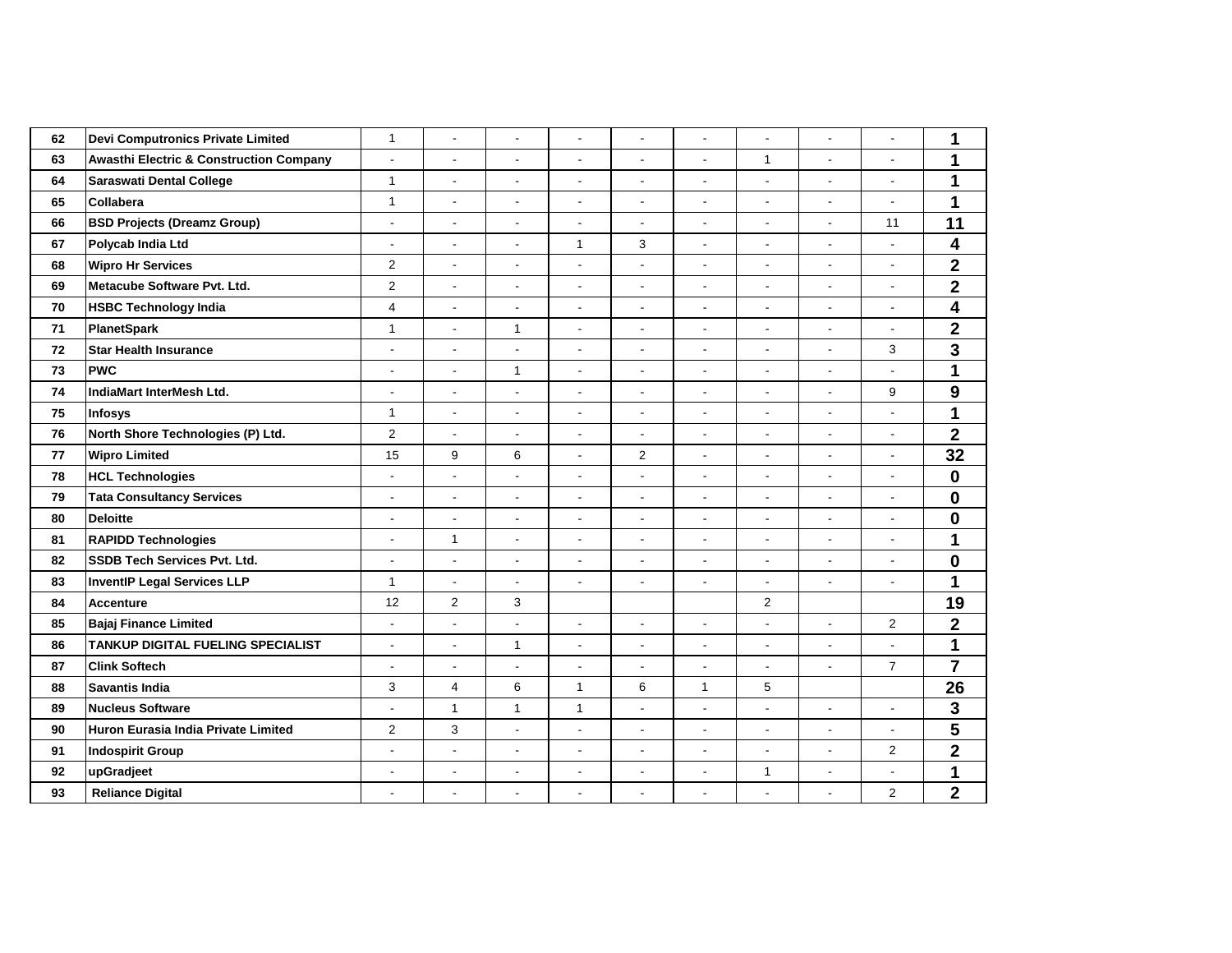| 94  | <b>Manikaran Power Ltd.</b>            | $\blacksquare$ | $\blacksquare$ | $\overline{\phantom{a}}$ | ÷,             | 1                        | ÷,                       | $\blacksquare$           | $\overline{a}$           | $\mathbf{1}$          | $\mathbf 2$             |
|-----|----------------------------------------|----------------|----------------|--------------------------|----------------|--------------------------|--------------------------|--------------------------|--------------------------|-----------------------|-------------------------|
| 95  | 83Incs Softech Private Limited         | $\blacksquare$ | $\blacksquare$ | $\blacksquare$           | $\blacksquare$ | $\overline{\phantom{a}}$ | $\blacksquare$           | $\mathbf{1}$             | $\overline{a}$           | $\blacksquare$        | 1                       |
| 96  | <b>ARTECH</b>                          | $\overline{a}$ | $\overline{a}$ | $\mathbf{1}$             | ÷,             | $\blacksquare$           | $\blacksquare$           | $\blacksquare$           | $\overline{a}$           |                       | $\mathbf{1}$            |
| 97  | <b>BLOOMCAP EDU VENTURE PVT. LTD.</b>  | $\blacksquare$ | $\mathbf{1}$   | $\blacksquare$           | $\blacksquare$ | $\overline{\phantom{a}}$ | $\overline{a}$           | $\blacksquare$           | ÷,                       | $\blacksquare$        | 1                       |
| 98  | <b>Hexaview Pvt. Ltd.</b>              | $\blacksquare$ | $\mathbf{1}$   | $\overline{\phantom{a}}$ | $\blacksquare$ | $\blacksquare$           | $\blacksquare$           | $\overline{\phantom{a}}$ | $\blacksquare$           | $\blacksquare$        | 1                       |
| 99  | <b>Knoldus Software</b>                | $\overline{a}$ | ÷,             | $\blacksquare$           | ÷,             | $\blacksquare$           | $\overline{a}$           | $\blacksquare$           | $\mathbf{1}$             |                       | $\mathbf 1$             |
| 100 | On-Graph Technologies Pvt. Ltd.        | $\mathbf{1}$   | $\overline{a}$ | $\blacksquare$           | ÷,             | $\blacksquare$           | ÷,                       | $\blacksquare$           | ÷,                       | $\tilde{\phantom{a}}$ | 1                       |
| 101 | <b>TRANZITA SYSTEMS</b>                | $\blacksquare$ | ÷,             | $\blacksquare$           | $\blacksquare$ | $\blacksquare$           | $\blacksquare$           | $\blacksquare$           | $\blacksquare$           | $\mathbf{1}$          | 1                       |
| 102 | WhiteHatJr.                            | $\mathbf{1}$   | $\overline{a}$ | $\mathbf{1}$             | ÷,             | $\blacksquare$           | $\blacksquare$           | $\blacksquare$           | $\overline{a}$           |                       | $\overline{\mathbf{2}}$ |
| 103 | <b>Muvro Technologies</b>              | $\blacksquare$ | $\blacksquare$ | $\blacksquare$           | $\blacksquare$ | $\overline{\phantom{a}}$ | $\overline{\phantom{a}}$ | $\overline{2}$           | $\blacksquare$           | $\blacksquare$        | $\overline{\mathbf{2}}$ |
| 104 | <b>DMart</b>                           | $\blacksquare$ | $\blacksquare$ | $\blacksquare$           | $\blacksquare$ | $\blacksquare$           | $\overline{\phantom{a}}$ | $\blacksquare$           | $\blacksquare$           | 6                     | $6\phantom{1}$          |
| 105 | <b>APV Technologies Pvt Ltd.</b>       | $\mathbf{1}$   | $\overline{a}$ | $\overline{\phantom{a}}$ | ÷,             | $\blacksquare$           | $\blacksquare$           | $\blacksquare$           | ÷,                       |                       | $\mathbf 1$             |
| 106 | <b>Ramky Enviro Engineers Limited</b>  | $\blacksquare$ | ÷,             | $\blacksquare$           | ÷,             | $\blacksquare$           | ÷,                       | $\overline{\mathbf{c}}$  | ÷,                       | $\tilde{\phantom{a}}$ | $\overline{\mathbf{2}}$ |
| 107 | Sopra Steria                           | $\overline{2}$ | $\overline{2}$ | $\blacksquare$           | $\blacksquare$ | $\blacksquare$           | $\blacksquare$           | $\blacksquare$           | $\overline{\phantom{a}}$ | $\blacksquare$        | 4                       |
| 108 | Newgen Software Technologies Limited   | $\overline{a}$ | $\overline{a}$ | 3                        | ÷,             | $\blacksquare$           | $\blacksquare$           | 8                        | $\overline{a}$           |                       | 11                      |
| 109 | Capgemini                              | $\blacksquare$ | $\mathbf{1}$   | 3                        | $\blacksquare$ | $\blacksquare$           | $\blacksquare$           | $\overline{\phantom{a}}$ | $\blacksquare$           | $\blacksquare$        | 4                       |
| 110 | <b>Wiley mthree</b>                    | $\blacksquare$ | $\mathbf{1}$   | $\blacksquare$           | $\blacksquare$ | $\blacksquare$           | $\overline{\phantom{a}}$ | $\blacksquare$           | $\blacksquare$           | $\tilde{\phantom{a}}$ | 1                       |
| 111 | <b>QA Infotech</b>                     | $\mathbf 2$    | ÷,             | $\overline{\phantom{a}}$ | ÷,             | $\overline{\phantom{a}}$ | $\overline{a}$           | $\blacksquare$           | ÷,                       | $\tilde{\phantom{a}}$ | $\overline{\mathbf{2}}$ |
| 112 | <b>Fujiyama Power Systems</b>          | ÷,             | ÷,             | $\blacksquare$           | ÷,             | $\blacksquare$           | $\overline{a}$           | $\blacksquare$           | ÷,                       | $\mathbf{1}$          | $\mathbf 1$             |
| 113 | Okaya                                  | $\overline{c}$ | ÷,             | 4                        | $\blacksquare$ | $\blacksquare$           | $\overline{\phantom{a}}$ | $\blacksquare$           | $\blacksquare$           | $\mathbf{1}$          | $\overline{7}$          |
| 114 | The Beeaar Group                       | $\overline{a}$ | $\overline{a}$ | $\overline{\phantom{a}}$ | Ĭ.             | $\overline{\phantom{a}}$ | $\blacksquare$           | $\overline{\phantom{a}}$ | $\overline{a}$           | 5                     | $\overline{\mathbf{5}}$ |
| 115 | <b>GATI KWE</b>                        | $\blacksquare$ | $\overline{a}$ | $\blacksquare$           | $\blacksquare$ | $\blacksquare$           | $\blacksquare$           | $\blacksquare$           | ÷,                       | $\overline{2}$        | $\overline{\mathbf{2}}$ |
| 116 | <b>Mobiloitte</b>                      | $\blacksquare$ | $\blacksquare$ | $\blacksquare$           | $\blacksquare$ | $\blacksquare$           | $\blacksquare$           | $\blacksquare$           | $\overline{\phantom{a}}$ | $\mathbf{1}$          | 1                       |
| 117 | eTeam                                  | $\overline{a}$ | $\overline{a}$ | 1                        | $\mathbf{1}$   | 1                        | 2                        | $\overline{a}$           | ÷,                       | $\overline{2}$        | $\overline{7}$          |
| 118 | <b>Unicode Systems Private Limited</b> | $\blacksquare$ | $\overline{a}$ | $\overline{a}$           | $\overline{a}$ | $\overline{\phantom{a}}$ | $\overline{a}$           | $\overline{a}$           | ÷,                       | $\mathbf 2$           | $\overline{\mathbf{2}}$ |
| 119 | <b>Tata Communications</b>             | $\blacksquare$ | ÷,             | $\mathbf{1}$             | $\blacksquare$ | $\blacksquare$           | $\blacksquare$           | $\blacksquare$           | $\blacksquare$           | $\tilde{\phantom{a}}$ | $\mathbf 1$             |
| 120 | <b>KP Reliable</b>                     | $\overline{a}$ | $\overline{a}$ | $\blacksquare$           | $\overline{a}$ | $\blacksquare$           | $\overline{a}$           | 18                       | $\overline{a}$           | ÷,                    | 18                      |
| 121 | <b>Extramarks</b>                      | $\blacksquare$ | $\overline{a}$ | $\blacksquare$           | $\blacksquare$ | $\blacksquare$           | $\blacksquare$           | $\mathbf{1}$             | $\blacksquare$           | $\blacksquare$        | $\mathbf 1$             |
| 122 | <b>JBM GROUP</b>                       | $\blacksquare$ | ÷,             | $\mathbf{1}$             | $\mathbf{1}$   | $\blacksquare$           | $\blacksquare$           | $\blacksquare$           | $\blacksquare$           | $\blacksquare$        | $\overline{2}$          |
| 123 | Byju's                                 | $\mathbf{1}$   | $\blacksquare$ | $\blacksquare$           | $\overline{a}$ | $\overline{\phantom{a}}$ | $\mathbf{1}$             | $\mathbf 1$              | $\overline{a}$           | $\mathbf{1}$          | 4                       |
| 124 | <b>Ramky Enviro Engineers Limited</b>  | $\blacksquare$ | $\overline{a}$ | ÷,                       | $\overline{a}$ | $\overline{c}$           | ÷,                       | $\overline{a}$           | ÷,                       | $\overline{a}$        | $\overline{\mathbf{2}}$ |
| 125 | <b>NLB SERVICES</b>                    | $\blacksquare$ | $\blacksquare$ | $\blacksquare$           | $\overline{a}$ |                          | $\overline{a}$           | $\mathbf{1}$             | $\blacksquare$           | $\blacksquare$        | 1                       |